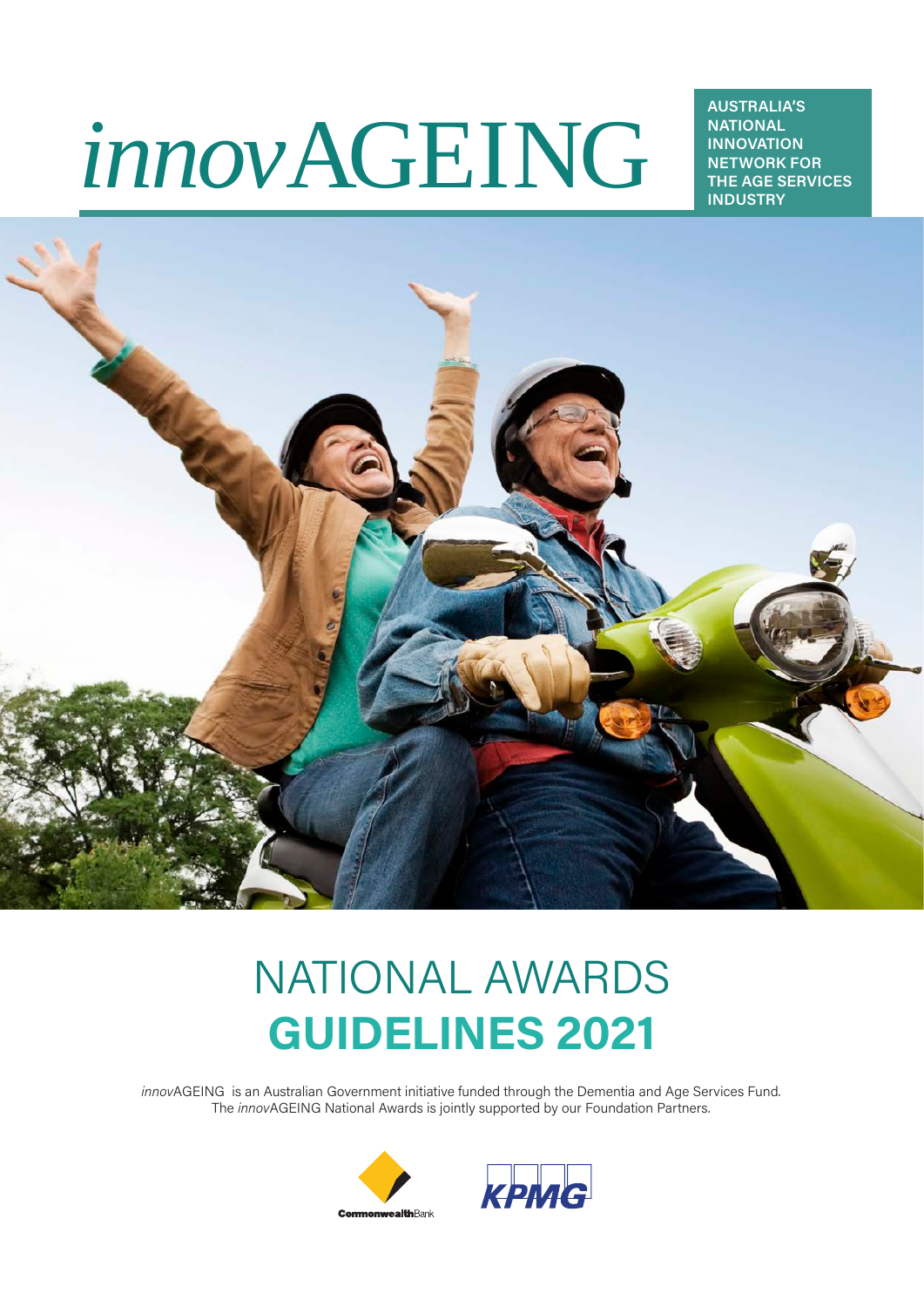### **Overview**

*innov*AGEING (iA) is Australia's national innovation network for the age services industry with a focus on:

- Establishing and facilitating a connected 'community of practice' for progressive thinkers, practitioners, and innovators in the age services industry.
- Creating, capturing, and sharing examples of age services innovation in Australia, and promote m innovation within the age services industry, and across the wider community.
- **EXEC** Celebrating, highlighting, and elevating innovation in the age services industry through a national awards programs.

The *innov*AGEING National Awards celebrates the achievements of organisations, teams, and individuals who have made our industry more consumer-centred, and/or successfully implemented a new and better way of doing things in the service of older Australians.

The Awards will be judged by a panel of experts, and finalists will be notified by 30 October 2021. The *innov*AGEING National Awards finalists will be announced at the *innov*AGEING Awards on 25 November 2021.



#### **Improving Consumer Choice**

This award showcases an aged care provider who has consumer-focussed initiatives that have tangibly improved the selection of quality services to older Australians.

#### **Enhancing Consumer Experience**

This award honours an aged care provider who has met demands for tailored services with a personalised and seamless experience where older Australians feel respected and engaged.

#### **Realising Wellness and Re-Ablement**

This award highlights an aged care provider who has a service delivery model that promotes independence, supporting older Australians to remain in their own homes and community.

#### **Increasing Care and Service Productivity**

This award recognises an aged care provider who has aligned staff, processes, data, and technology, resulting in increased quality care and services for older Australians.

#### **Increasing Access to Care and Services**

This award recognises an aged care provider who enables older Australians to easily access care and services across the organisation and age services ecosystem when needed/wanted.

#### **Age Services Innovator of the Year**

This award recognises an individual who has successfully led and implemented innovation that has changed the way their organisation operates and enhanced care delivery.

#### **Eligibility** M

- The Awards are open to all who have an interest in innovation in the age services industry.
- Non-age services providers may submit an application.  $\mathcal{L}_{\mathcal{A}}$ However, this must be supported by an age services provider for an identified joint initiative.
- Nominated organisations, teams, and individuals must currently be working in the age services industry in Australia.
- Nominees must inform the relevant organisation that they intend to submit a nomination.
- Nominees may self-nominate. However, this must be supported by the emploving organisation.

#### Important Dates **FEE**

These dates are indicative only, and may be altered slightly:

- **Nominations close on 15 October 2021 by 5pm (AEST).**
- **Finalists are notified on 30 October 2021.**
- **Awards event 25 November 2021.**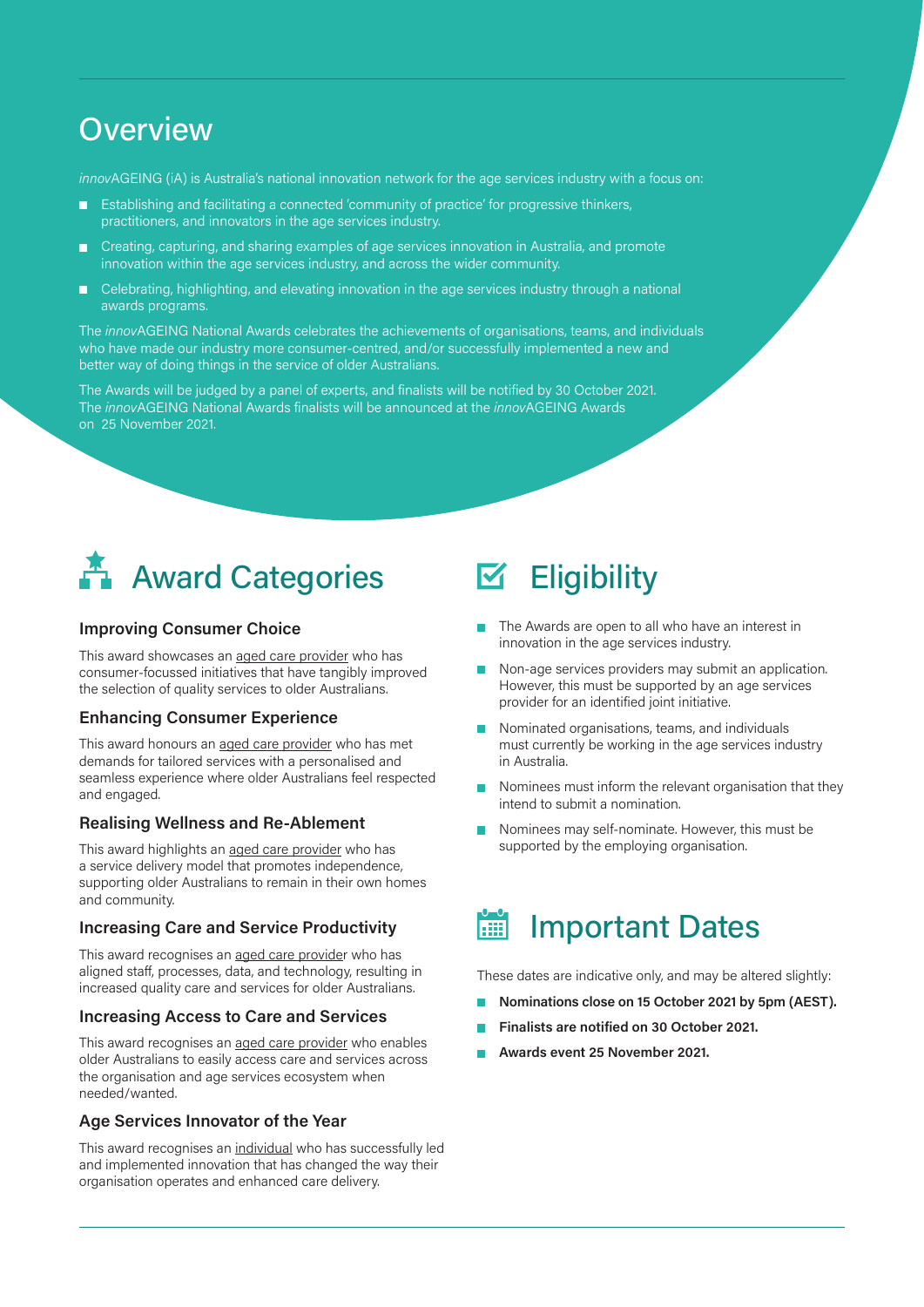

The *innov*AGEING National Awards will be held in Sydney on 25 November 2021.

# **A** Nomination Process

- All nominations must be made via the official online nomination portal via the *innov*AGEING website.
- Organisations may nominate for more than one category. Each entry in each category requires a separate nomination form. The same initiative maybe included in other award categories, but must address that category's description in the selection criteria.
- All nominations will be confidential.
- All nominations will be acknowledged with a receipt of confirmation. If you did not receive a confirmation email within 24 hours of submitting your application, please contact *innov*AGEING at info@innovageing.org.au.

In your nomination, you will be asked to provide the following information:

- An outline of the initiative that you are nominating.
- Demonstrate evidence to meet the Selection Criteria.
- Supporting photograph in high resolution for print purposes (300dpi) – as an attachment, not embedded within.
- No other supporting attachments outside of the requested materials will be considered during the judging process.

**Nominations close at 5pm (AEST) on 15 October 2021.**



- The winner of each category will receive an *innov*AGEING National Awards 2021 trophy with the winner's name and category.
- Category winners will be included in communications alerting media, and mentioned in *innov*AGEING social media channels.
- Finalists and winners will have access to use the *innov*AGEING National Awards seal logo, branded with the award category, and year of achievement.

# Selection Criteria

- Provide a brief outline of the organisation for example, services, clients, size, length of operation etc. (max 150 words)
- For your nomination, describe your organisation's initiative for the category you are nominating for – what was the problem you were addressing, what did you do, did this include emerging technology, and what were the outcomes. (max 250 words)
- In your perspective, illustrate how your organisation's initiative for this nomination supports *innov*AGEING's objective to (max 250 words):
	- Reinterpret the new concept of ageing in relation to the design and delivery of services.
	- Foster the development of new business models through innovation.
	- Enable the industry to be more consumer-centric in its service delivery.

### Assessment of **Nominations**

- A Judging Panel will determine the finalists and winners in each category.
- The Judging Panel will be comprised of individuals from the age services industry.
- All attempts will be made to ensure there is no conflict of interest between Judging Panel members, and those submitting nominations.
- The Judging Panel will have complete discretion when considering nominations. Their decisions in respect of the awards are final. Judges may call for additional information or clarification on individual nominations/ applications.
- No correspondence will be entered into in respect of the Judging Panel's decision. The Judging Panel's decision cannot be appealed.